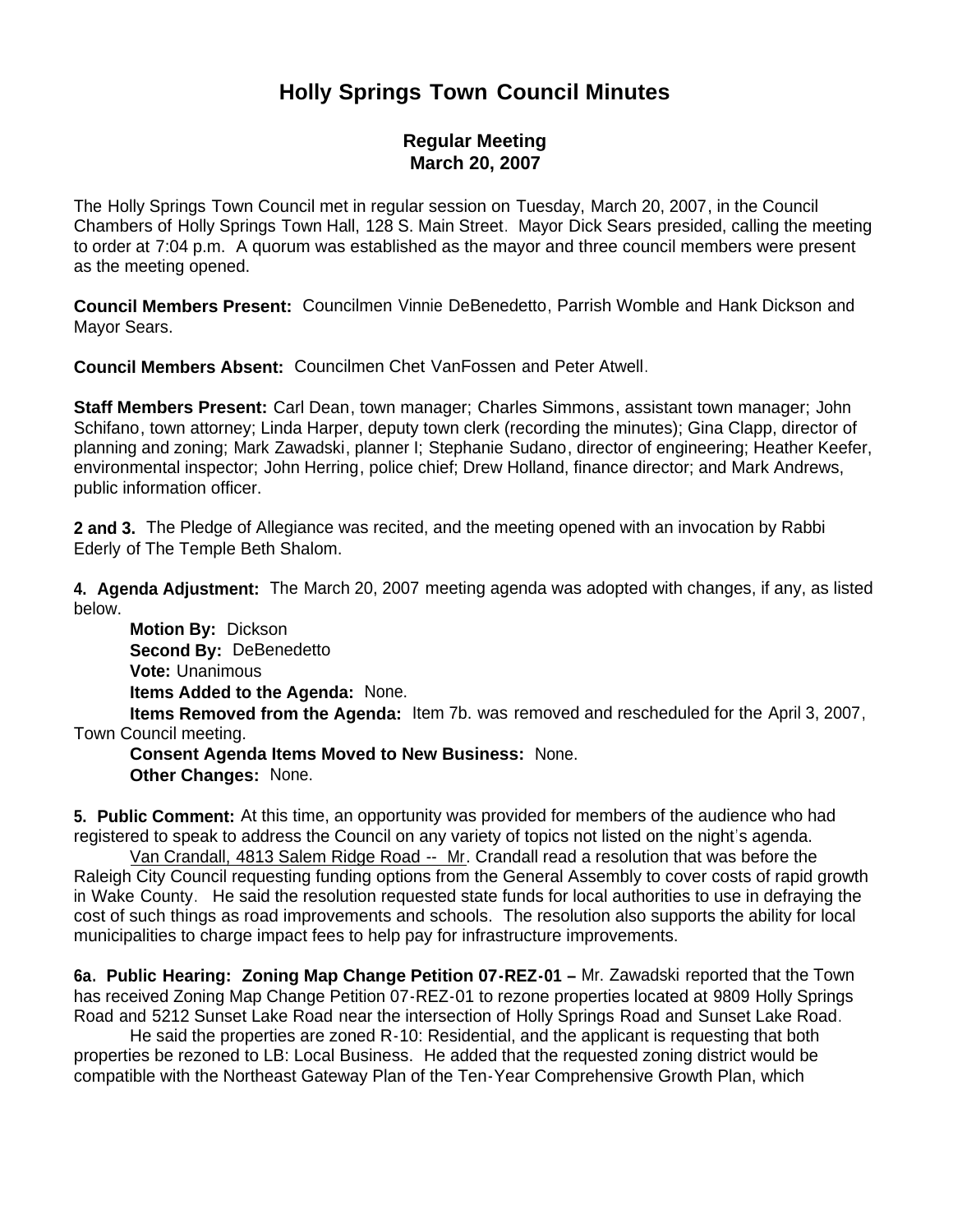designates these properties as business.

Mr. Zawadski said that staff and Planning Board recommend approval.

With that explanation completed, Mayor Sears opened the public hearing to accept input. The following comments were recorded:

Mary Beaman, 5216 Sunset Lake Road -- Ms. Beaman said that her property is located adjacent to the property that was being petitioned for rezoning. She said that her major concern is the impacts that it would have on her property since she does not know what would be proposed to be constructed on the site. She also noted her concerns about the potential increase in traffic and noise.

Loftee Smith, 5252 Limwick Drive, Fuquay-Varina -- Mr. Smith, representing the applicant, said he agrees with staff's recommendation.

Councilman Dickson explained that the request is to consider zoning of the property and not site approval; therefore, the Council can only consider the question of whether the zoning is appropriate. He noted that the local business district would allow a variety of office, retail, restaurant and personal service uses. He added that the district also would allow limited automobile and drive-through restaurant uses as special exceptions, which require public hearings specifically on the proposed uses.

There being no further input, the public hearing was closed.

 **Action #1:** The Council approved a motion to approve the following statement: "The requested zone map change from R-10: Residential to LB: Local Business is consistent with the Holly Springs 10- Year Comprehensive Growth Plan since the Future Land Use Plan Map indicates this property as Business, and the LB: Local Business District allows for a variety of office, retail, restaurant, personal service, and other business uses."

 **Motion By:** Womble **Second By:** DeBenedetto **Vote:** Unanimous.

 **Action #2:** The Council approved a motion to approve Zone Map Change Petition # 07-REZ-01 to change the zoning of .45 acres of Wake County PIN #0659-97-7317 and .41 acres of Wake County PIN # 0669-07-0347 from R-10: Residential to LB: Local Business as submitted by Withers and Ravenel.

 **Motion By:** Dickson **Second By:** DeBenedetto **Vote:** Unanimous.

**6b. Public Hearing: Growth Plan Amendment 07-GPA-01 –** Mr. Zawadski explained the Town has received a Growth Plan Amendment Petition 07-GPA-01 requesting to rezone property located near the intersection of Main Street and Anchor Creek Way known as Bridgewater Village development. He said the rezoning request requires an amendment to the Land Use element of the Ten-Year Comprehensive Growth Plan, which designates the property for medium-density residential up to 3.25 units per acre development.

 Mr. Zawadski said the applicant is requesting a growth plan amendment to change the future land use designation to high-density residential up to 4.5 units per acre. He explained the property is currently split-zoned R-8: residential and R-MF-8: multi-family residential. The applicant is proposing to rezone from the R-8: residential portion to R-MF-8: multifamily which the R-8 allows up to 8 units per acre. He said the R-MF-8 zoning district would exceed the high-density residential development limit that would result from an amendment to the Land Use Plan. There are environmental features on the property that would effectively restrict development to the high-density maximum.

 Mr. Zawadski reviewed the surrounding land uses and density of the adjacent properties, such as; Arbor Creek density is 3.8 dwelling units per acre, and Windcrest 3.5 dwelling units per acre. He said the proposed amendment is requesting high density which would allow up to 4.5 dwelling units per acre.

With that explanation completed, Mayor Sears opened the public hearing to accept input. The following comments were recorded:

Thomas Spaulding of Spaulding & Norris, PA, 972 Trinity Road, Raleigh. Mr. Spaulding representing the property owner reviewed the location of the proposed property. He said that in response to the Planning Boards' concerns of the land use designation as high density of 4.5 dwelling units per acre. He said that 50% of the land is considered unusable, and is limited because of the flood and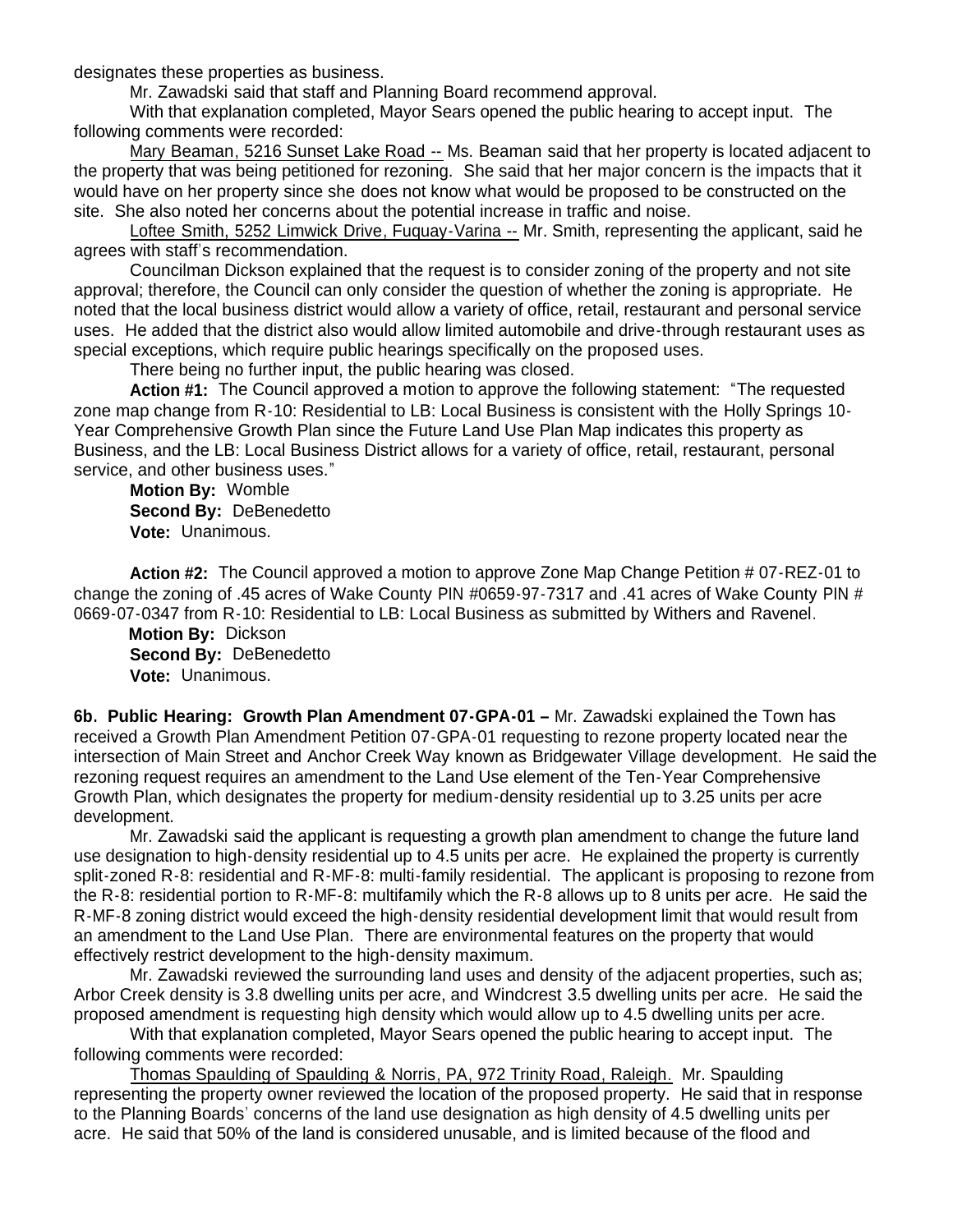environmental issues on the property. He said that he felt the proposed 3.9 density is a good fit for the property.

Councilman DeBenedetto asked how many dwelling units per acre is proposed with the request 3.9 dwelling units per acre.

Mr. Spaulding said with the density of 3.9 it would average approximately of 37 dwelling units on 9 aces.

Councilman Dickson asked if the property were to remain zoned R-8: Residential and using the developable land, how many units could be built on the property.

Mr. Spaulding said with the zoning remaining as R-8: Residential approximately 18 or 20 units. He said that the proposed 3.9 density is a better fit for townhomes verses residential lots, it's the best use for the property and there's not much of an increase in density from 3.5 to 4.5 dwelling units per acre.

Van Crandall, 4813 Salem Ridge Rd. Mr. Crandall requested the Council to require the developer to construct road widening improvements along NC 55 at the time the property is developed.

Brian Rieland, 308 Anchor Creek Way. Mr. Rieland the property owner said with the Town's approval of rezoning the access into the development will be from Anchor Creek Way, which all road widening and improvements is completed. He said that he feels the proposed density is the best use for the property being all the existing environmental issues currently located on the property.

There being no input, the public hearing was closed.

Councilman Dickson said that he did not oppose to the proposed density or multifamily zoning district and feels that it's appropriate with the other adjacent developments. He said his major concerns will be the review and consideration of the development plan.

Mr. Zawadski said the Planning Board had concerns with the proposed land use with the adjacent properties, Arbor Creek-3.8 dwelling units per acre, Windcrest 3.5 dwelling units per acre, and the proposed high density 4.5 dwelling units per acre. He said that staff and Planning Board recommend approval.

 **Action:** The Council approved a motion to approve Ten-Year Comprehensive Growth Plan amendment 07-GPA-01 to change the future land use designation of a 9.3-acre portion of Wake County PIN #0659-08-4139 from medium-density residential to high-density residential as submitted by Spaulding and Norris, PA.

**Motion By:** Womble

**Second By:** Dickson

 Councilman DeBenedetto commended that the developer is developing the project with energy star and presents a good quality product.

**Vote:** Unanimous.

**6c. Public Hearing: Zoning Map Change Petition 07-REZ-02 –** Mr. Zawadski said this request is for the rezoning of property located near the intersection of Main Street and Anchor Creek Way known as Bridgewater Village. The property currently is split-zoned R-8: residential and R-MF-8: multifamily residential.

 Mr. Zawadski said the applicant is requesting that the 9.3-acre R-8: residential portion of the property be rezoned to R-MF-8: multi-family residential.

 Mr. Zawadski said with the previous approval of growth plan amendment, 07-GPA-01, the rezoning petition 07-REZ-02 still would not be consistent with the growth plan, because the requested R-MF-8 multifamily zoning would allow development up to 8 units per acre, which would exceed the limits of the high-density designation; however, there are environmental features on the property that would effectively restrict development to the high-density maximum.

 Mr. Zawadski said the Planning Board discussed the compatibility of the R-MF-8 zoning district with the high density land use designation. He said that staff and Planning Board recommend approval.

With that explanation completed, Mayor Sears opened the public hearing to accept input. The following comments were recorded: None.

There being no input, the public hearing was closed.

 **Action #1:** The Council approved a motion to accept the following statement of zoning compatibility: "The requested zone map change from R-8 to R-MF-8 is not consistent with the Holly Springs 10-Year Comprehensive Growth Plan since the Future Land Use Plan Map indicates this property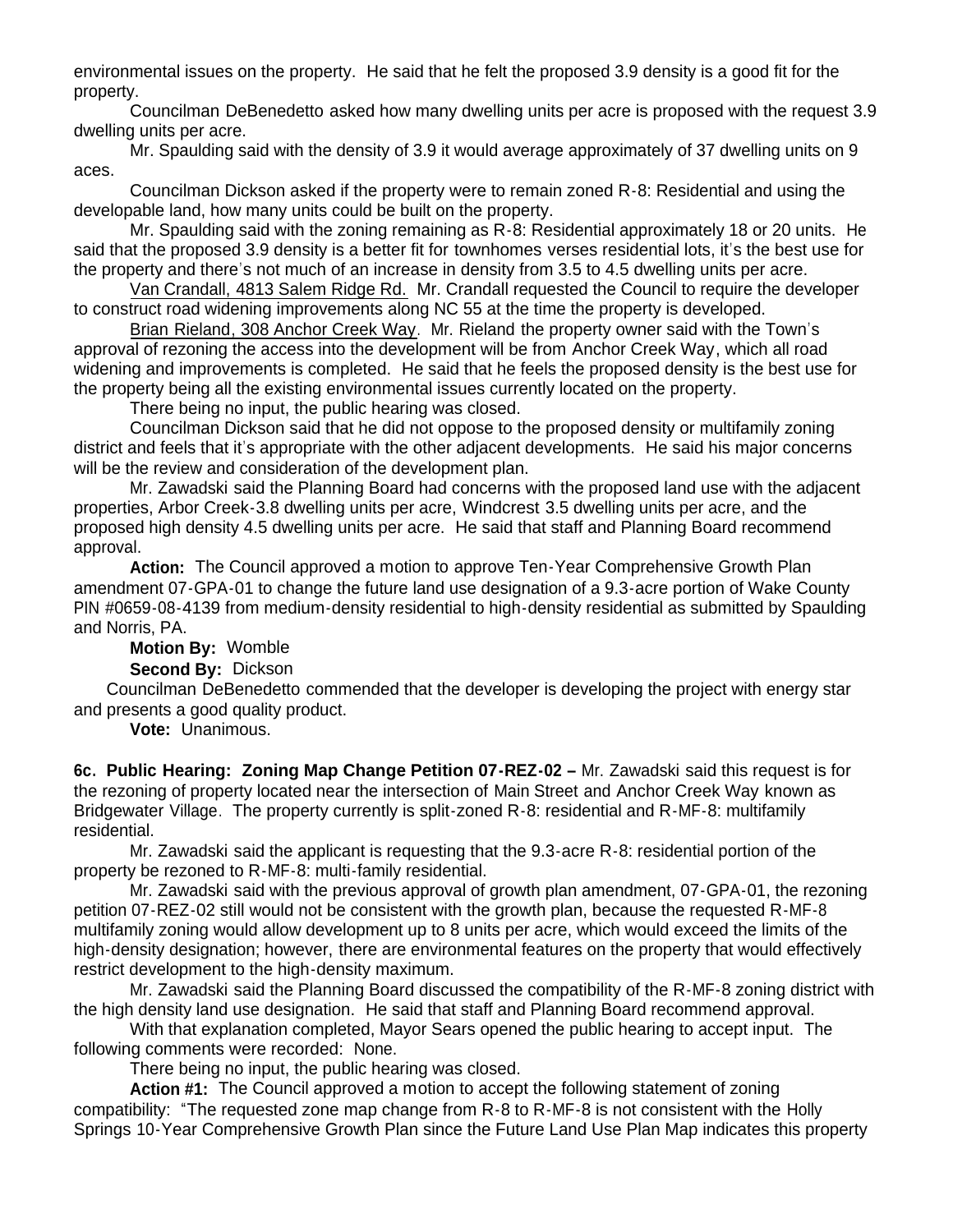as high-density residential (maximum density of 4.5 units/acre), and the R-MF-8 Residential district sets the maximum allowed density at 8 units per acre. However, due to site limitations and the surrounding area, the R-MF-8 zoning district is compatible for this particular area of Town."

 **Motion By:** Womble **Second By:** Dickson **Vote:** Unanimous.

 **Action #2:** The Council approved a motion to approve Zone Map Change Petition #07-REZ-02 to change the zoning of a 9.3-acre portion of Wake County PIN #0659084139 from R-8: Residential to R-MF-8: Multifamily Residential as submitted by Spaulding and Norris.

 **Motion By:** Dickson **Second By:** DeBenedetto **Vote:** Unanimous.

**7a. Holly Springs Community Band Presentation –** Mr. Billy Dennis of 540 Cayman Avenue, president of the Holly Springs Community Band, introduce the group to the Council and thank Mayor Sears for his support and invited the Council to an upcoming concert.

**Action:** None.

**7b. Appearance Issues and Sign Regulation Report –** This agenda item was rescheduled to the April 3, 2007 Town Council meeting during agenda adjustment.

**8. Consent Agenda:** The Council approved a motion to approve all items on the Consent Agenda. The motion carried following a motion by Councilman Dickson, a second by Councilman Womble and a unanimous vote. The following actions were affected:

8a. Minutes - The Council approved minutes of the Council's 2007 Winter Retreat and its regular meeting held on March 6, 2007.

 8b. Budget Report – The Council received report of FY 2006-07 budget amendments #68 through #75 approved by the town manager. A c*opy of the budget report is incorporated into these minutes as an addendum page.*

 8c. National Incident Management System (NIMS), Resolution 07-10 – The Council adopted Resolution 07-10 establishing the National Incident Management System (NIMS) as the standard in Holly Springs for incident management for daily operations and disaster response. A c*opy of Resolution 07-10 is incorporated into these minutes as an addendum page.*

8d. Stinson Avenue, Phase II, Budget Amendment – The Council approved amendment to the FY 2006-07 budget in the amount of \$295,000 from Street Reserves to fund Stinson Avenue Phase II. A c*opy of the budget amendment is incorporated into these minutes as an addendum page.*

 8e. Thomas Mill Road Extension Budget Amendment – The Council adopted amendment to the FY 2006-07 budget in the amount of \$330,000 from street reserves to fund Thomas Mill Rd extension. A c*opy of the budget amendment is incorporated into these minutes as an addendum page.*

**9a. Bass Lake Sanitary Sewer Interceptor Encroachment** – Ms. Keefer reported that prior to the construction of the Bass Lake sanitary sewer interceptor which is currently in the design and permitting process, requires the Council's approval to encroach into the Town's 100-foot undisturbed Bass Lake buffer and Clean Water Management Trust Fund (CWMTF) conservation easement around Bass Lake.

 Ms. Keefer reviewed with the Council Members the design work and the location of the 6,000 linear feet gravity sewer extension in the Bass Lake drainage basin, in order to take the Somerset Farm pump station offline.

 Ms. Keefer reviewed the design process and the impacts to the Town-regulated Bass Lake riparian buffer and the State-regulated riparian Neuse buffer. She said the Town's Bass Lake buffer is a 100-foot undisturbed buffer from the top of bank on each side of perennial streams tributary to Bass Lake and the encroachment into this buffer requires the approval of the Town Council.

 Ms. Keefer said also there will be an impact of 3,188 square feet into the riparian buffers, streams and wetlands, of the conservation easement around Bass Lake that was created in conjunction with the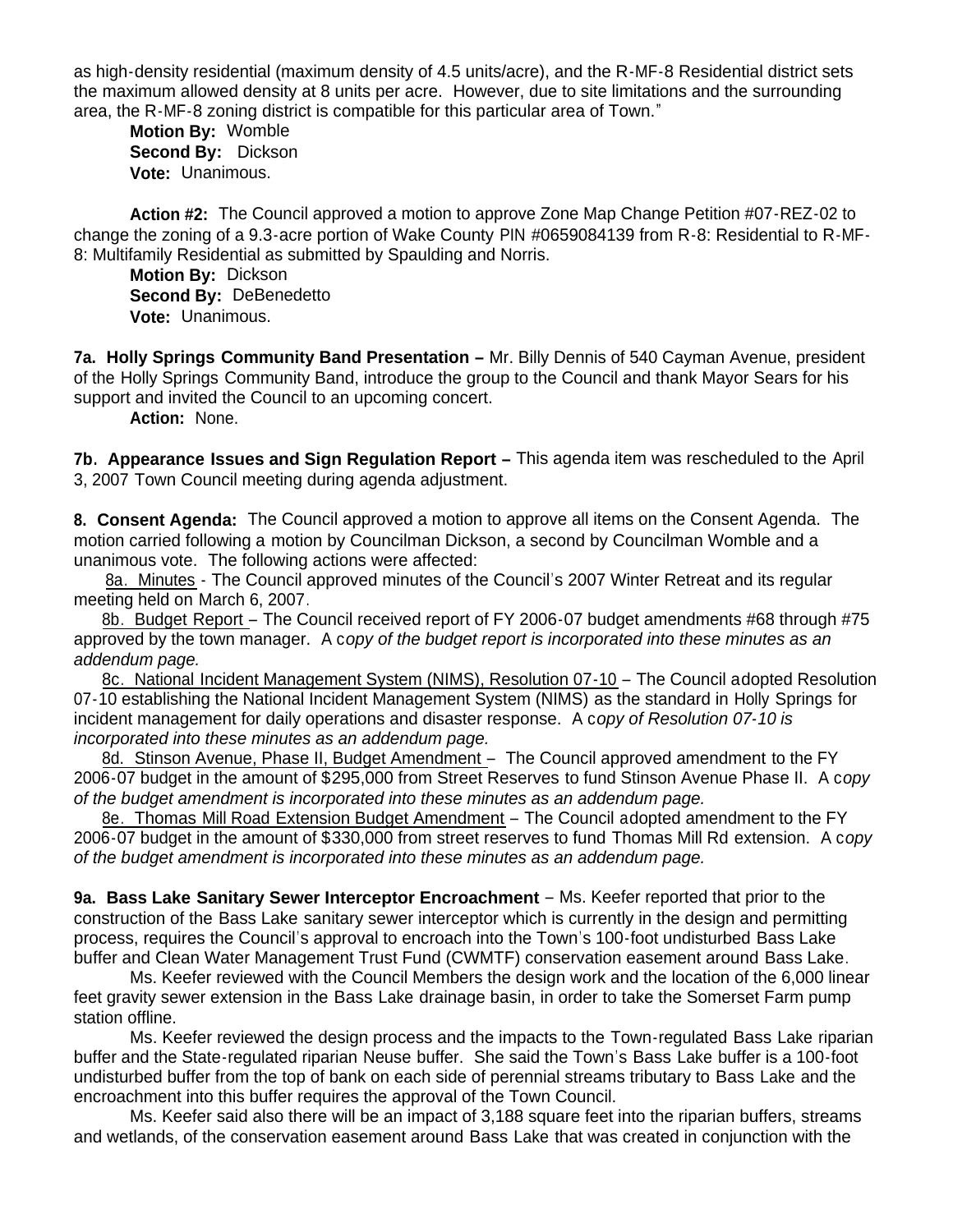Clean Water Management Trust Fund for the Bass Lake dam rehabilitation project. She said the impacts is when the tying the new sanitary sewer line into the existing sanitary sewer outfall and the upgrading of existing manholes which will consist of increasing the manhole lid elevations to prevent infiltration of water into the manholes from the periodic flooding of Bass Lake.

 Ms. Keefer said that staff is requesting the Council to consider approval of a waiver of UDO regulations in Section 7.06e (1), environmental buffer areas, for the Town impacts into the Bass Lake Buffer with the construction of the Bass Lake sanitary sewer interceptor, including approval of the potential alternate alignment. She said staff is also requesting the Council to endorse the impacts into the CWMTF conservation easement for the construction of the Bass Lake sanitary sewer interceptor and maintenance of existing manholes on the existing Bass Lake outfall.

 Ms. Keefer reviewed with Council Members the realignment of the Bass Lake sanitary sewer interceptor, which staff recommends approval.

 **Action #1:** The Council approved a motion to accept that the following findings of fact have been adequately addressed and to approve a waiver of UDO regulations Section 7.06e(1), Environmental Buffer Areas, for the Town of Holly Springs to impact into the Bass Lake buffer with the construction of the Bass Lake sanitary sewer interceptor, including approval of the potential alternate alignment as presented by staff.

Findings of Fact:

1. The carrying out of the strict letter of the UDO will result in practical difficulties in the development of the property included in the Waiver Petition.

2. Approval will observe the spirit of the UDO.

3. Approval will secure public safety and welfare.

4. Approval will provide substantial justice.

5. a. There are exceptional conditions pertaining to the particular piece of property in question because of its shape, size, or topography, that are not applicable to other lands, buildings, or structures in the same district, *or*

 b. There is a peculiar characteristic of a proposed use which makes the application of certain development standards of the UDO, as requested in the petition for waiver of Riparian Buffer Regulations, unrealistic.

6. Granting the Waiver requested will not confer any special privileges that are denied to other owners or residents of the district in which the property is located.

7. A literal interpretation of the provisions of the UDO would deprive the applicant of rights commonly enjoyed by other owners and residents of the district in which the property is located.

8. The requested Waiver will be in harmony with the purpose and intent of the UDO and will not be injurious to neighbor or to the general welfare

9. The special circumstances giving rise to the Waiver request are not as a result of actions of the Applicant.

10. Waiver Requested is the minimum variance that will make possible the legal use of the land, building, or structure.

 **Motion By:** Dickson **Second By:** Womble **Vote:** Unanimous.

 **Action #2:** The Council approved a motion to endorse the impact of the Clean Water Management Trust Fund conservation easement with the construction of the Bass Lake sanitary sewer interceptor and maintenance of existing manholes on the existing Bass Lake outfall.

 **Motion By:** Womble **Second By:** Dickson **Vote:** Unanimous.

**10. Other Business:** Councilman DeBenedetto saluted all the women of Holly Springs and Town staff being this month is considered National's Women's History Month.

Councilman Womble asked Mayor Sears if he or the Town was considered a part of the year round